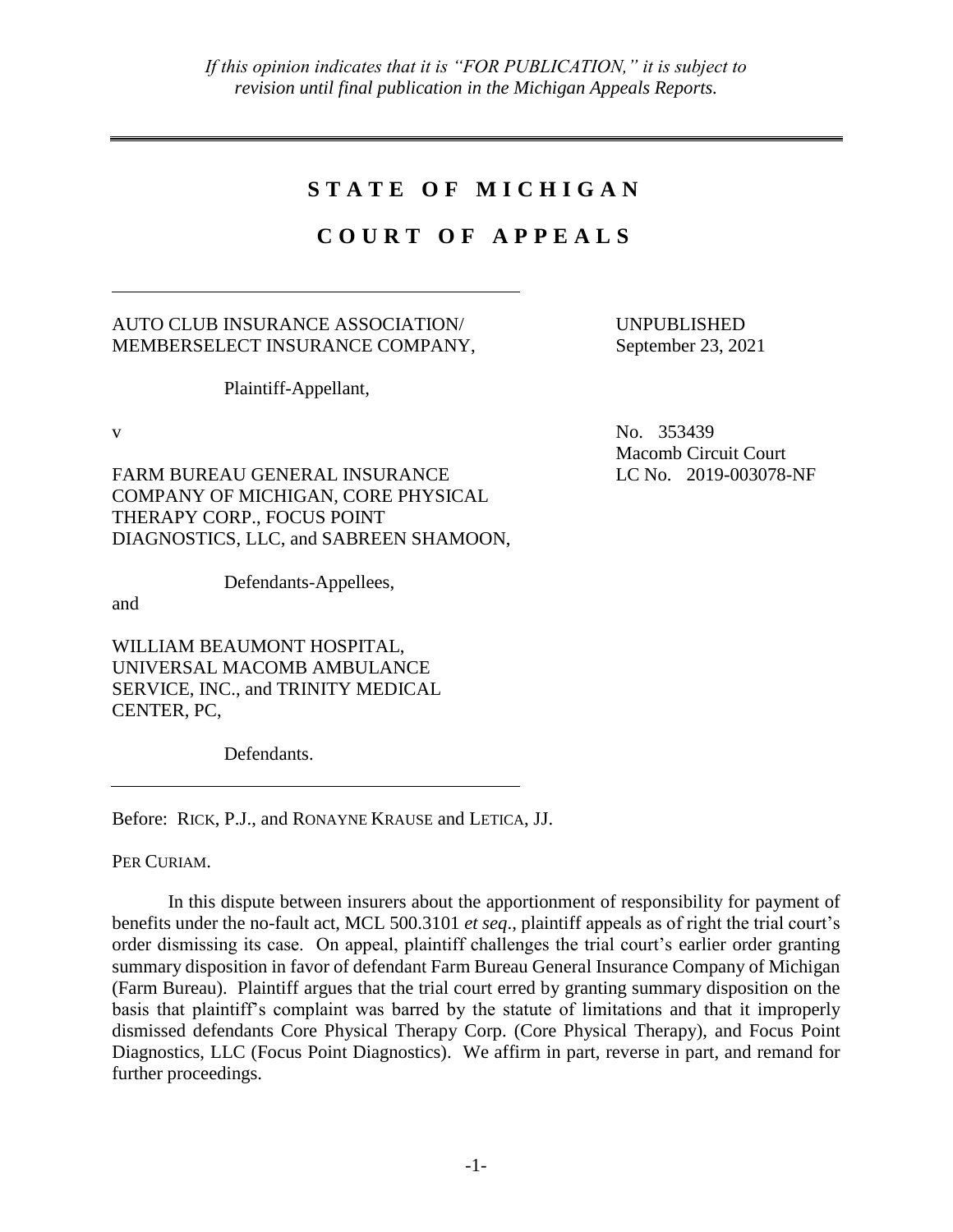# I. FACTS AND PROCEDURAL HISTORY

On March 25, 2017, defendant Sabreen Shamoon was a passenger in a Dodge Journey driven by her sister when another vehicle struck the Journey in an intersection; Shamoon and her sister both sustained injuries. Plaintiff had issued a policy to another of Shamoon's sisters, listing that sister as the "principal named insured" and the Dodge Journey as one of the insured vehicles. The policy listed Shamoon as an "assigned driver" of the Dodge Journey. The policy defined "named insured" to include several classes of persons beyond simply the "principal named insured," including, in relevant part, "assigned drivers" with respect to the vehicle to which they were assigned:

21. **You, Your(s), Named Insured** means any person . . . named on the Declaration Certificate as:

# a. **principal named insured**;

 $\overline{a}$ 

b. assigned driver, but only for the specific vehicle when so named . . . .

Accordingly, under the no-fault insurance policy, Shamoon was considered a "named insured" with respect to this accident because she was an "assigned driver" of the Dodge Journey in which she was injured.

From May 2017 through October 2017, plaintiff paid nearly \$43,000 to the healthcare providers that treated Shamoon after the accident. Shamoon later sued plaintiff in Macomb Circuit Court seeking additional no-fault benefits. Shamoon amended her complaint to include Farm Bureau, asserting that she was also entitled to benefits from defendant under a no-fault policy Farm Bureau issued to her husband. $<sup>1</sup>$ </sup>

Upon learning that Shamoon's husband had a no-fault policy with Farm Bureau, plaintiff filed this lawsuit against Farm Bureau, Shamoon, and several of Shamoon's healthcare providers. In the complaint, plaintiff asserted that Farm Bureau was a higher-priority insurer under MCL 500.3114, and thus solely liable for payment of Shamoon's no-fault benefits; Auto Club accordingly sought reimbursement of all benefits it had paid.

Several motions for summary disposition followed. Core Physical Therapy, Focus Point Diagnostics, and Universal Macomb Ambulance Service, Inc. (Universal Macomb Ambulance), filed motions for summary disposition. The healthcare providers' motions generally argued that plaintiff's complaint only sought declaratory relief against Farm Bureau by asserting that Farm Bureau was higher in priority than plaintiff. The healthcare providers asserted that because there was no actual controversy between plaintiff and the healthcare providers, summary disposition was appropriate.

<sup>&</sup>lt;sup>1</sup> We note that all references to the policy pertain only to the no-fault policy between plaintiff and Shamoon. The no-fault policy between Farm Bureau and Shamoon's husband is not relevant to this appeal.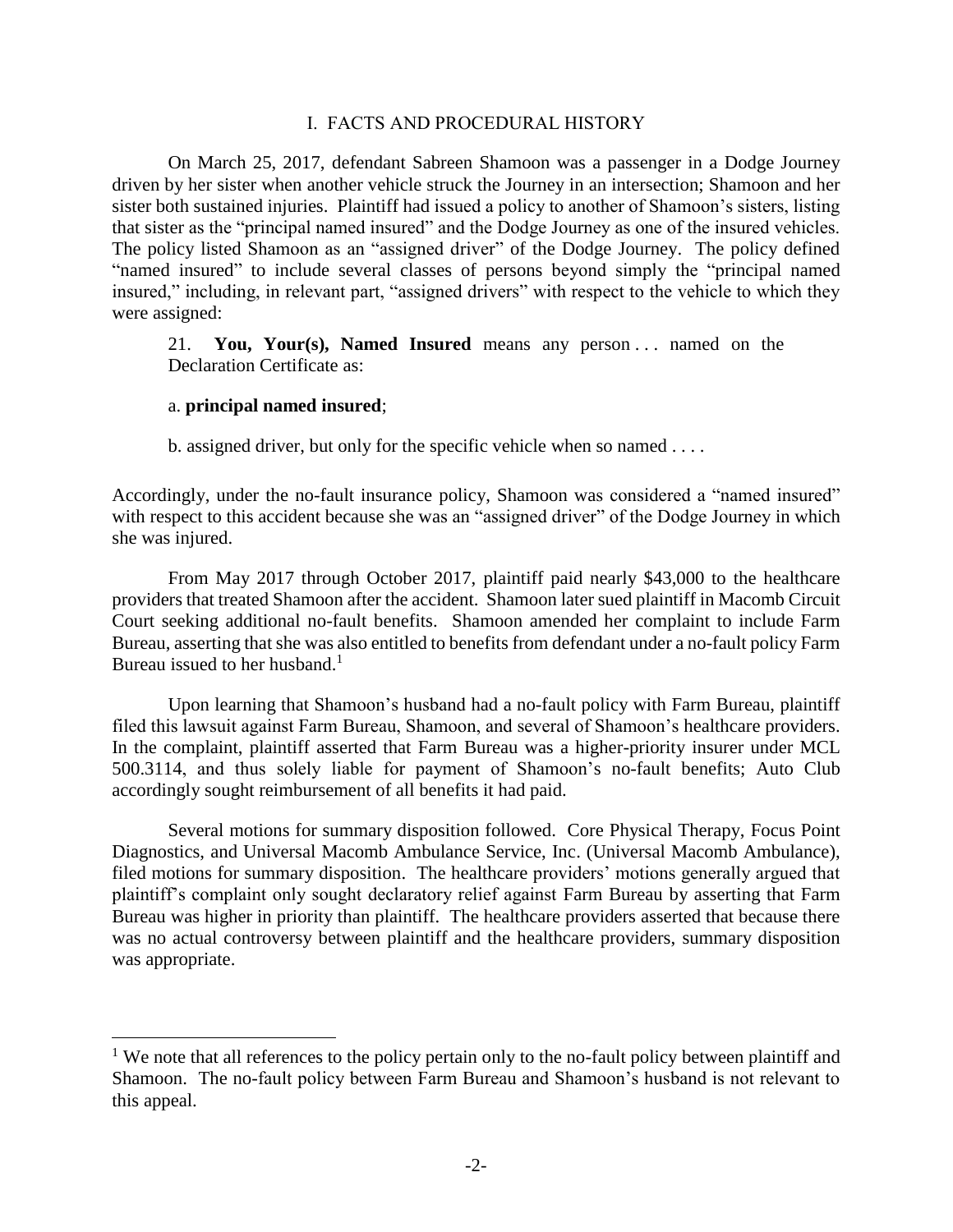Farm Bureau filed a motion for summary disposition under MCR 2.116( $C$ )(7), arguing that because plaintiff was seeking reimbursement from Farm Bureau as a higher-priority insurer, plaintiff's claim was a subrogation action, and thus subject to the one-year period of limitations under MCL 500.3145 (one-year-back rule). Because plaintiff filed its complaint after the expiration of the one-year limitations period, Farm Bureau asserted that plaintiff's complaint was barred as untimely. Plaintiff responded by arguing that Shamoon was a "person named in the policy" for purposes of MCL 500.3114 because the policy defined an assigned driver as a named insured. Thus, plaintiff and Farm Bureau were insurers of equal priority. Plaintiff further argued that it was not acting as a subrogee of Shamoon, but instead, was proceeding independently to enforce its statutory right to reimbursement, which has a six-year limitations period. Accordingly, plaintiff argued that its complaint was timely filed and summary disposition was inappropriate.

The trial court issued a written opinion and order granting Farm Bureau's motion for summary disposition. The court rejected plaintiff's argument that it and Farm Bureau had equal priority and ruled that Farm Bureau was the higher-priority insurer, and thus plaintiff's lawsuit a subrogation claim subject to the one-year-back rule.

The trial court further granted Universal Macomb Ambulance's motion for summary disposition, concluding that there was "no actual controversy" between plaintiff and Universal Macomb Ambulance. Later, citing its rationale for dismissing Universal Macomb Ambulance, the trial court entered an order dismissing all remaining parties, including Core Physical Therapy and Focus Point Diagnostics. This appeal followed.

#### II. STANDARD OF REVIEW

"We review de novo whether a cause of action is barred by the statute of limitations under MCR 2.116( $C$ )(7), and whether the cause of action is barred by the statute of limitations is a question of law that this Court also reviews de novo." *Ferndale v Florence Cement Co*, 269 Mich App 452, 457; 712 NW2d 522 (2006) (citations omitted). Where, as here, a party brings a motion for summary disposition under MCR  $2.116(C)(7)$ , the allegations of the complaint must be accepted as true unless contradicted by affidavits or other documentary evidence, which the trial court must consider if a party submits such evidence. *Pusakulich v Ironwood*, 247 Mich App 80, 82-83; 635 NW2d 323 (2001). Whether the trial court properly interpreted the statutory provisions at issue is a question of law also subject to review de novo. *Titan Ins Co v Hyten*, 491 Mich 547, 553; 817 NW2d 562 (2012). Likewise, whether a trial court properly construed a contract is a question of law, and insurance policies are subject to the same principles of construction as other contracts. *Id*. at 553-554.

## III. LIMITATIONS PERIOD

It is undisputed that the one-year limitations period set forth by MCL  $500.3145(1)^2$  bars plaintiff's claim if that limitations period applies. If MCL 500.3145(1) does not apply, however,

 $\overline{a}$ 

 $2$  The no-fault act was amended effective June 11, 2019. See 2019 PA 21. Because the accident occurred before that date, the prior version of the statute applies.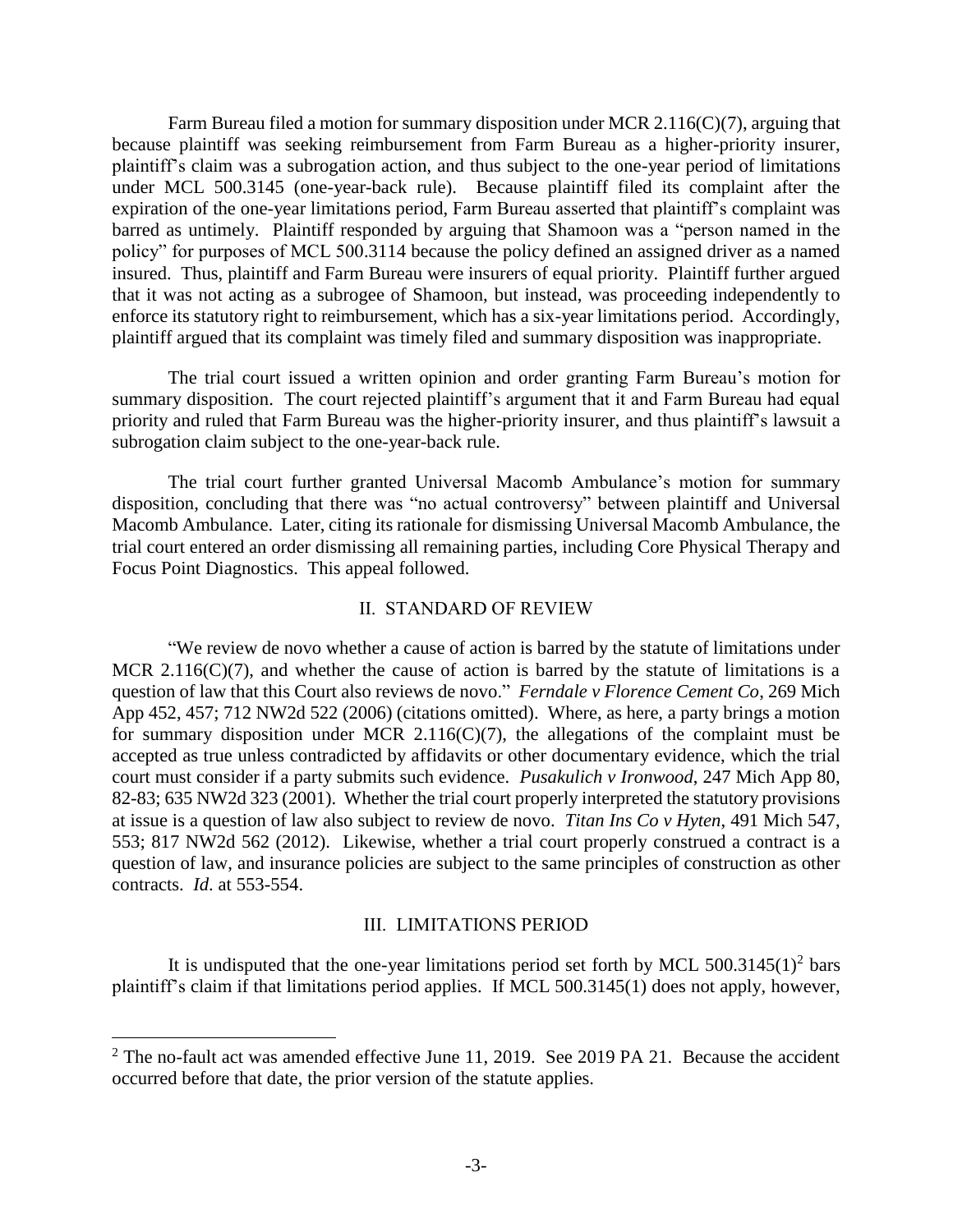then plaintiff's complaint was timely filed under the six-year statute of limitations for other personal actions, MCL 600.5813. <sup>3</sup> Determining the applicable limitations period depends on whether plaintiff and Farm Bureau have equal priority as insurers of Shamoon or whether Farm Bureau is higher in priority. If Farm Bureau is higher in priority than plaintiff, then plaintiff's claim is a subrogation action through which plaintiff stands in Shamoon's shoes to seek recovery from Farm Bureau. See *Titan Ins Co v North Pointe Ins Co*, 270 Mich App 339, 343-344; 715 NW2d 324 (2006). Such subrogation claims are subject to MCL 500.3145(1)'s one-year-back rule because a subrogated insurer has no greater rights than the insured. *Id*.

On the other hand, if plaintiff and Farm Bureau are equal-priority insurers, then plaintiff is entitled to partial recoupment under MCL 500.3115(2):<sup>4</sup>

When 2 or more insurers are in the same order of priority to provide personal protection insurance benefits an insurer paying benefits due is entitled to partial recoupment from the other insurers in the same order of priority, together with a reasonable amount of partial recoupment of the expense of processing the claim, in order to accomplish equitable distribution of the loss among such insurers.

Such statutory claims are not subject to the one-year-back rule, but rather to the six-year limitations period set forth in MCL 600.5813. *Titan Ins Co v Farmers Ins Exch*, 241 Mich App 258, 263; 615 NW2d 774 (2000).

The priority issue turns on whether Shamoon is "the person named in the policy" issued by plaintiff for the purposes of MCL 500.3114(1):

[A] personal protection insurance policy described in section 3101(1) applies to accidental bodily injury to the person named in the policy, the person's spouse, and a relative of either domiciled in the same household, if the injury arises from a motor vehicle accident.

"The phrase 'the person named in the policy' is synonymous with the term 'the named insured.' " *Corwin v DaimlerChrysler Ins Co*, 296 Mich App 242, 255; 819 NW2d 68 (2012).

Farm Bureau insists that because Shamoon was an "assigned driver" under the policy she cannot be a "person named in the policy," despite repeatedly acknowledging that caselaw is well settled that "person named in the policy" is the same as "named insured." Farm Bureau cites cases that reject attempts by an "assigned driver" or similarly situated person to seek "named insured" status under a policy. *Cvengros v Farm Bureau Ins*, 216 Mich App 261, 264-265; 548 NW2d 698

 $\overline{a}$ 

In pertinent part, MCL 500.3145(1) read that "[a]n action for recovery of personal protection insurance benefits payable under [the no-fault act] . . . may not be commenced later than 1 year after the date of the accident . . . ."

 $3$  "All other personal actions shall be commenced within the period of 6 years after the claims accrue and not afterwards unless a different period is stated in the statutes."

<sup>4</sup> See footnote 2.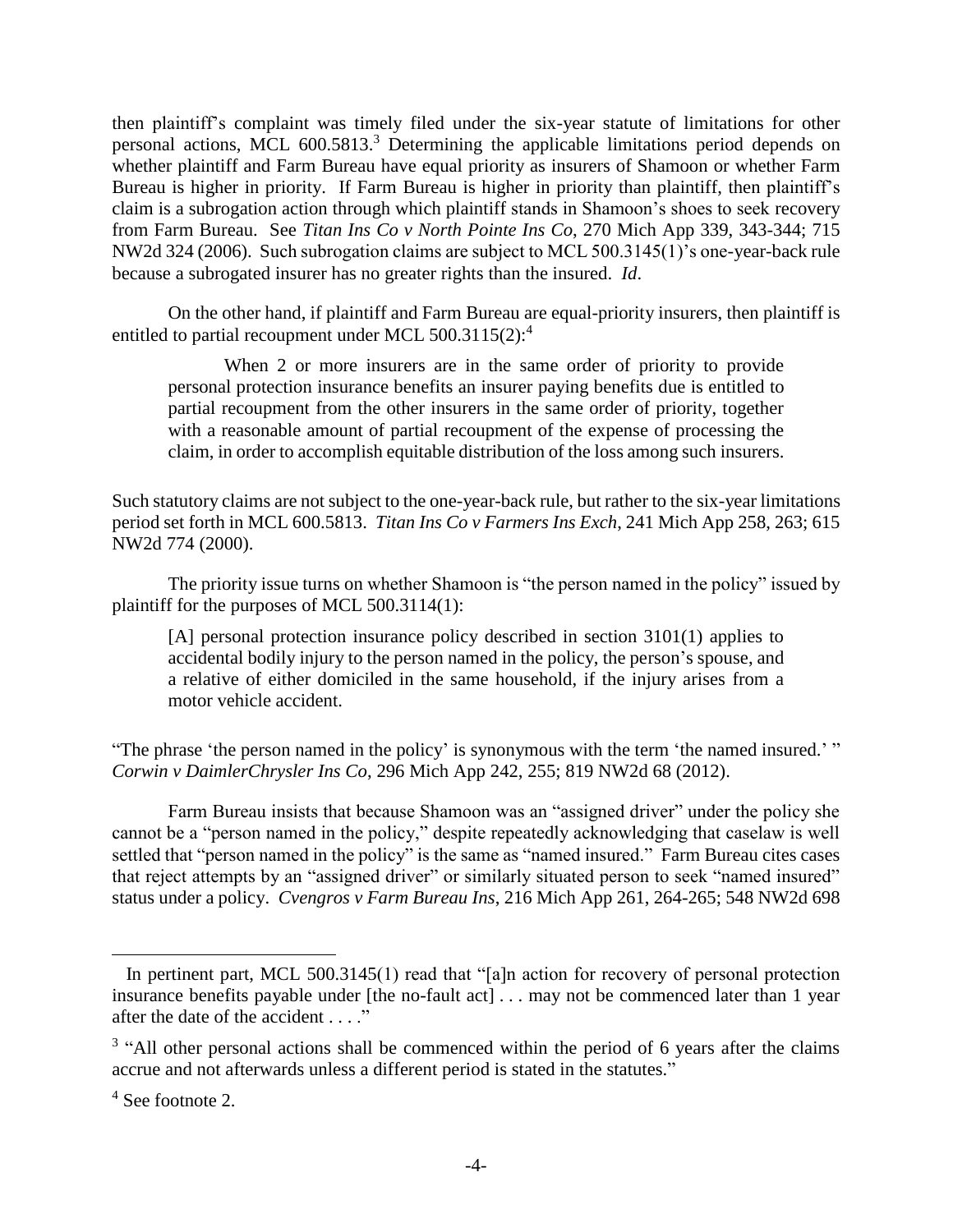(1996); *Transamerica Ins Corp v Hastings Mutual Ins Co*, 185 Mich App 249, 255; 460 NW2d 291 (1990); *Dairyland Ins Co v Auto-Owners Ins Co*, 123 Mich App 675, 686; 333 NW2d 322 (1983). But these cases are distinguishable because they do not involve policy language that specifically defines "named insured" to include "assigned drivers."

Here, however, the policy plainly states that plaintiff considers an "assigned driver" to be a "named insured" with respect to the specific insured vehicle to which the driver is assigned. There is no dispute that Shamoon was an assigned driver and that the vehicle for which she was given that status was the vehicle in which she was injured in this car accident.

Farm Bureau makes much of plaintiff's allegation in its complaint that Farm Bureau was a higher-priority insurer and asserting subrogation rights, while advancing the "equal-priority" argument only in response to Farm Bureau's motion for summary disposition. Farm Bureau urges, essentially, that plaintiff should be held to the assertion in its complaint that plaintiff was seeking reimbursement from an allegedly higher-priority insurer. In suggesting that plaintiff be held strictly to its original position for purposes of determining whether its claim was time-barred, Farm Bureau relies on caselaw that holds that "[i]n considering the gravamen of plaintiff's complaint, [courts] examine the entire claim, looking beyond procedural labels to determine the exact nature of the claim." *Altobelli v Hartmann*, 499 Mich 284, 303; 884 NW2d 537 (2016), citing *Maiden v Rozwood*, 461 Mich 109, 135; 597 NW2d 817 (1999); *Adams v Adams (On Reconsideration)*, 276 Mich App 704, 710-711; 742 NW2d 399 (2007). But "considering the gravamen of plaintiff's complaint" and "looking beyond procedural labels to determine the exact nature of the claim" actually supports plaintiff's equal-priority argument. The gravamen of plaintiff's complaint is that it paid no-fault benefits on behalf of Shamoon that Farm Bureau should have paid. The only difference between plaintiff's position in its complaint and its position in response to Farm Bureau's motion for summary disposition is the mechanism through which plaintiff seeks reimbursement from Farm Bureau, i.e., subrogation or statutory reimbursement.

Because Shamoon was an assigned driver who was injured in the specific vehicle designated in the policy declarations, plaintiff's policy plainly provided that Shamoon is a "named insured" for the present purposes. Because "named insured" is "synonymous with" the statutory term "person named in the policy," Shamoon was a "person named" with respect to plaintiff's policy, and the trial court erred by ruling otherwise. And because it is undisputed that she was also a "person named in the policy" issued by Farm Bureau, the parties have equal priority. Thus, the one-year limitations period in MCL 500.3145(1) did not apply to plaintiff's claims for reimbursement. Accordingly, the trial court erred in ruling that plaintiff's complaint was untimely and granting summary disposition on that basis.

# IV. DISMISSAL OF THE PROVIDERS

In arguing that the trial court erred in dismissing the healthcare providers, plaintiff argues that the doctrine of res judicata required it to include the healthcare providers in this action in order to prevent them from relitigating the issues decided here.

"In general, res judicata bars a subsequent action between the same parties when the facts or evidence essential to the action is identical to that essential to a prior action." *Richards v Tibaldi*, 272 Mich App 522, 530; 726 NW2d 770 (2006). "Res judicata requires that (1) the prior action